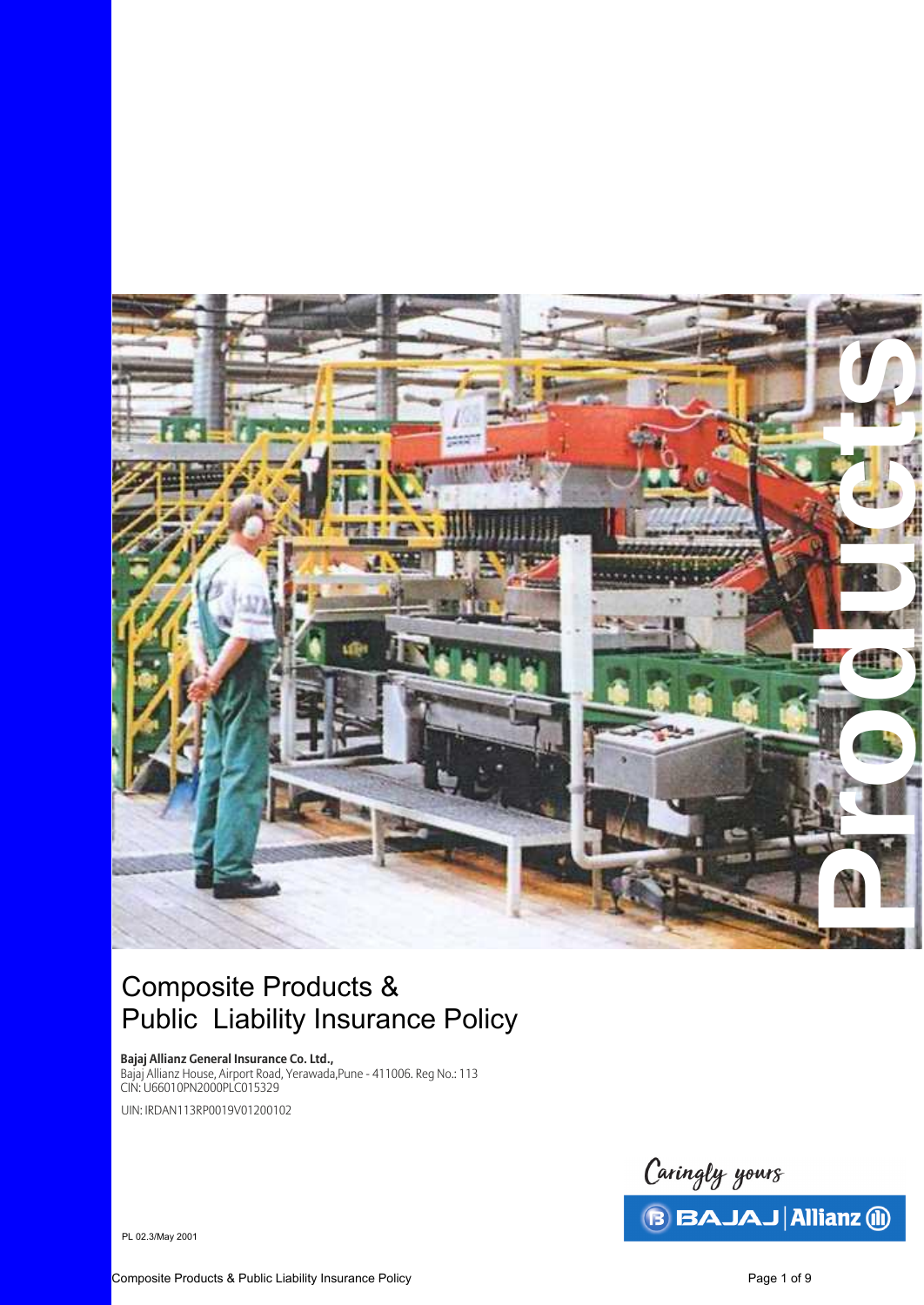Whereas the Insured named in the Schedule hereto has made a proposal to Bajaj Allianz Insurance Company Ltd (hereinafter referred to as "the Company") which is hereby agreed to be the basis of this policy and has paid the premium specified in the Schedule, the Company agrees, subject to the following terms, exclusions, definitions, limitations, and conditions, to indemnify the Insured in terms of this Policy.

## **1 Indemnity**

- 1.1. The Company will indemnify the Insured if, in connection with claims arising out of bodily injury or property damage in connection with the activity or business specified in the schedule, the Insured is held legally liable to pay compensation to third persons in accordance with the Indian law and otherwise than in respect of the Public Liability Insurance Act, 1991, or any other no fault liability base.
- 1.2. The indemnity shall only apply to those claims that arise out of accidents occurring within the covered territory named in the Schedule of this policy during the period of insurance and which have been put on the Insured within the policy period.

If, in case of continual and continuous inhalation, ingestion or application of any substance as a consequence of an insured event, Insured and the Company should disagree to when the injury or the damage happened,

- a) an injury shall be deemed to have occurred when the claimant first consulted qualified medical healthcare in respect of such injury
- b) a damage shall be deemed to have occurred when it first became physically evident to the claimant, even if the cause itself was unknown.

# **2 Definitions**

For the purpose of this insurance contract, terms used herein have the following meaning:

- 2.1. "Bodily Injury" means death, injury of the body, illness or disease of or to a third person.
- 2.2. "Property damage" means actual and/or physical damage to tangible material property of third person.
- 2.3. "Insured's Product" means any material property which has been designed, specified, formulated, manufactured, constructed, installed, sold, supplied, distributed, treated, serviced, altered or repaired by or on behalf of the Insured or under his name and which has left his custody or control.
- 2.4. "Policy Period" is the period between the effective date and the expiry date shown in the policy schedule. Unless otherwise specified, effective time will be understood as midnight.
- 2.5. "Period of Insurance" means the period between the retroactive date and the expiry date shown in the policy schedule.

2.6. "Accident" means a fortuitous event or circumstance, which is sudden, unexpected and unintentional, and includes continuous, intermittent or repeated exposure resulting therefrom.

## **3 Insured Persons**

- 3.1. The insurance cover extends to the legal liability of
- 3.1.1. the Insured himself, members of his board or his legal representatives arising out of their business performance
- 3.1.2. the Insured's employees in their business capacity arising out of their continuous or temporary business performance
- 3.1.3. the officers, committees and members of the Insured's social institutions (i.e. canteen, welfare, sport or medical facilities, fire fighting brigade) in their respective capacities;
- 3.1.4. other persons temporary active on behalf of the Insured in their respective capacity arising out of this activity.
- 3.2. Provided that for the insurance thus extended, for liability claims against persons other than the Insured all conditions set forth in the policy concerning the Insured also shall apply accordingly to these persons. The Insured is exclusively entitled to exercise the rights derived from the insurance policy; in addition to the Insured persons, the Insured remains responsible for the fulfilment of the obligations.
- 3.3. The claims of the Insured himself or of the persons mentioned in Par.3.1 ff against the Insured as well as claims of the insured persons among each other are excluded from the insurance.
- 3.4. The insurance claims arising from the insurance cannot be transferred without the explicit approval of the Company before they are finally established.

# **4 Extent of the coverage**

- 4.1. The Company will reimburse to the Insured the amount he is liable to pay to the injured person or party in an insured event described in Par.1 to the amount of which is determined by the Company on the basis of an admission of the claim, a compromise or a legally valid court decision, and subject to the terms and conditions of this policy.
- 4.2. Defence Costs

The Company will pay all costs, fees and expenses incurred with their prior consent in the investigation, defence or settlement of any claim made against the Insured and the costs of representation at any inquest, inquiry, or other proceedings in respect of matters which have a direct relevance to any claim already raised or expected to be raised against the Insured, provided such claim is subject to the coverage of this policy.

PL 02.3/May 2001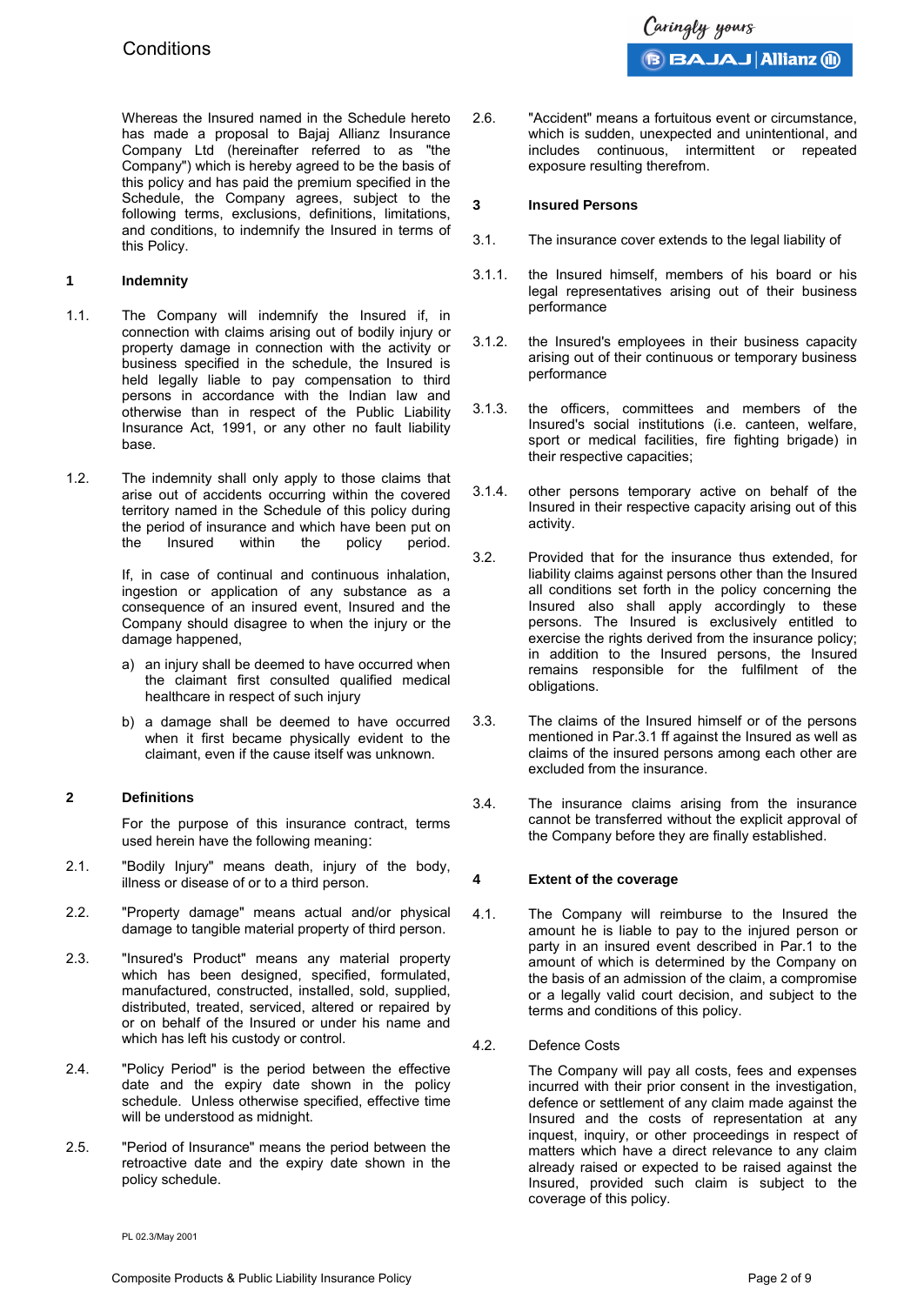- 4.3. Limits of indemnity
- 4.3.1. The sums insured stated in the schedule are the limit of the indemnity payable by the Company for any one event as defined in Par.1. This limit also applies in case more than one claimant has to be indemnified.
- 4.3.2. It may be furthermore agreed that the Company is entitled to limit the total indemnities payable for all accidents covered under this policy as specified in the Schedule of this policy.
- 4.3.3. Claims Series Clause For purposes of determining the limit of the Company's liability in respect of insured events all claims arising out of losses caused by continuous or repeated exposure to substantially the same harmful conditions shall be deemed as **one** claim and as having been claimed at the time when the first claim<br>was made in writing. was made in writing. The coverage for such claims arising from the same condition shall expire after 3 years after the first claim of such series has been made to the Company.
- 4.4. Deductibles:
- 4.4.1. In the case of an insured event the Insured shall bear a compulsory excess of the amount or percentage stipulated in the schedule hereto.
- 4.4.2. In addition to the compulsory excess as described above, both Insured and Company are free to agree on an additional voluntary excess in connection with an insured event of the amount or percentage stipulated in the policy hereto.
- 4.4.3. Compulsory and voluntary excess shall be applicable to both death or bodily injury and property damage, including the respective defence costs as specified in Par. 5.2. The Insured's liability shall attach for the claim in excess of the addition of both deductibles.

#### **5 Exclusions**

- 5.1. Unless the policy or its endorsements explicitly stipulate to the contrary, the insurance cover does not extend to claims:
- 5.1.1. insofar as they exceed the scope of the legal liability of the Insured by virtue of a contract or a special agreement, but which would not have attached in the absence of such agreement.
- 5.1.2. arising from the damage caused wilfully or deliberate or by intentional non-compliance with any statutory provision.
- 5.1.3. arising out of any professional liability
- 5.1.4. arising out of injury to or illness or disease of any person under a contract of employment or apprenticeship with the Insured, the Insured's contractor or sub-contractor, if such injury or illness was arising out of and in the course of his employment;

PL 02.3/May 2001

- 5.1.5. arising out of any loss of financial nature not resulting from death or bodily injury or from property damage.
- 5.1.6. arising out of an infringement of plans, copy-rights, patents, trade names, trademarks or registered designs.
- 5.1.7. arising out of all personal injuries such as libel, slander, false arrest, wrongful eviction, wrongful detention, defamation including mental injury, anguish or shock resulting therefrom.
- 5.1.8. arising directly or indirectly out of an actual, alleged or threatening discharge, dispersal or other release (e.g. spilling, leaking, emitting or pouring) of smoke, vapours, soot, fumes, acids, alkalis, toxic chemicals, liquids or gases, waste materials or other irritants, contaminants or pollutants into or upon land, the atmosphere, or any water course or body of water. The same applies for any loss, cost or expense arising out of any directive or request, whether governmental otherwise, to the Insured to evaluate, test for, monitor, clean up, remove, control, contain, treat, detoxify or neutralise the above mentioned.
- 5.1.9. directly or indirectly caused by or contributed to
	- a) ionising radiation or contamination by radioactivity from any nuclear fuel or from any nuclear waste from the combustion of nuclear fuel
	- b) the radioactive toxic explosive or other hazardous properties of any explosive nuclear assembly or nuclear component thereof;
	- c) asbestosis or any related disease (including cancer) resulting from the existence production handling processing manufacture sale distribution storage deposit or use of asbestos, asbestos products and/or products containing asbestos;
- 5.1.10. arising out of products which have left the custody and control of the Insured prior to the retroactive date specified in the schedule of this policy;
- 5.1.11. resulting out of damage to the Insured's products arising out of it or out of any part of it which is or is alleged to be defective or to fail to fulfil the purpose it was intended for;
- 5.1.12. arising out of any product guarantee;
- 5.1.13. arising out the recall of any product or a part thereof;
- 5.1.14. arising out of any product which, by the Insured's knowledge, is intended for incorporation into the structure, machinery or control of any air- or spacecraft.
- 5.2. Furthermore the Company shall not be held liable for any liability claim arising out of
- 5.2.1. ownership, possession or use by or on behalf of the Insured of any motor vehicle or trailer for which compulsory insurance is required by legislation.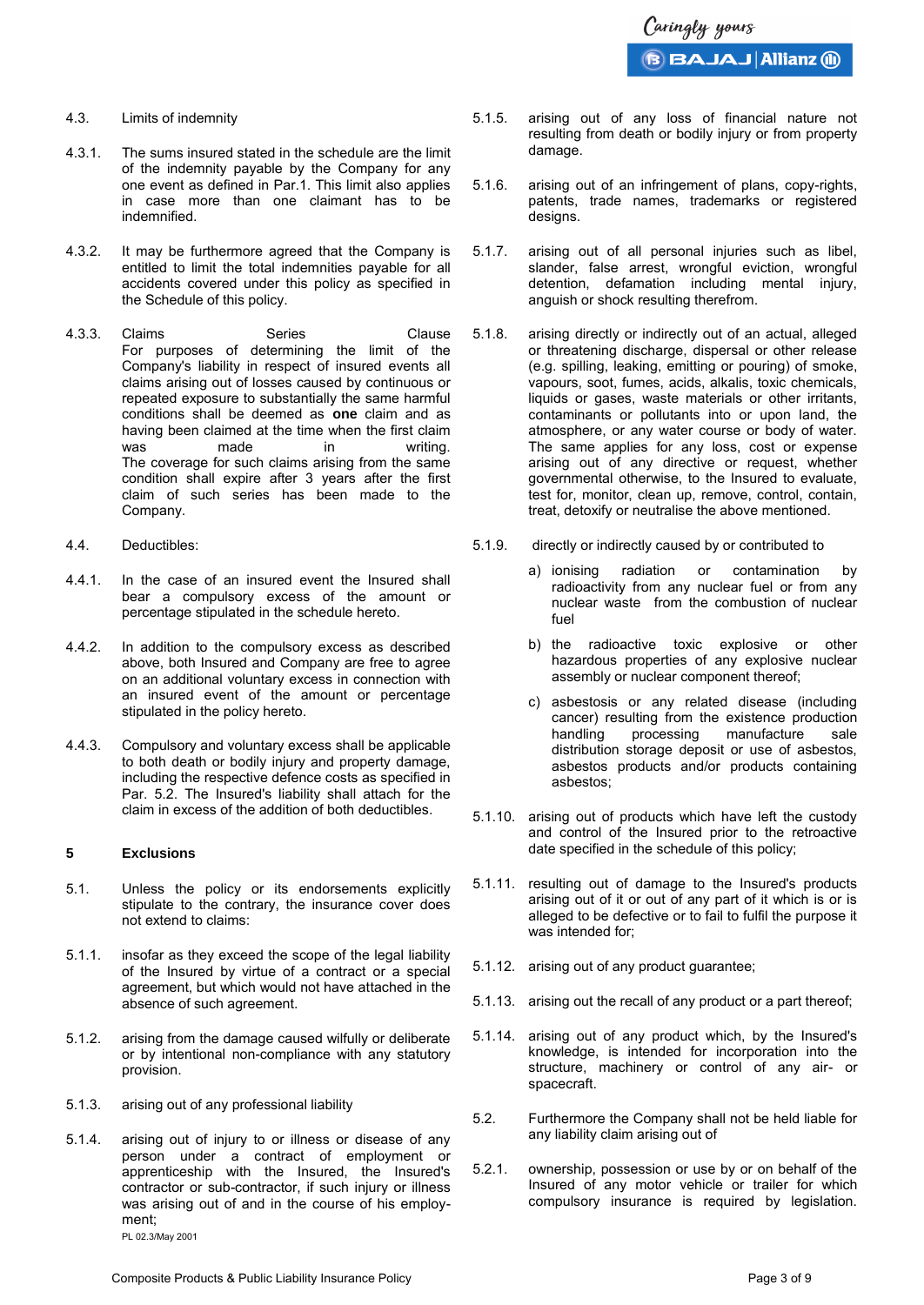Insurance coverage shall however be provided for claims arising out of damage caused by the loading or unloading of any motor vehicle or trailer beyond the limits of any carriageway or thoroughfare.

- 5.2.2. ownership, possession or use of by or on behalf of the Insured of any watercraft, hovercraft, or air- or spacecraft.
- 5.2.3. transportation of materials and/or hazardous or dangerous substances outside the Insured's premises unless specifically covered.
- 5.2.4. damage to property belonging to third parties, rented, leased or hired or under hire-purchase or on<br>loan bo to the lnsured. loan to the Insured.

Insurance coverage shall however be provided for claims arising out of damage to premises or contents thereof, that are temporary occupied by the Insured for working thereon or that are tenanted by the Insured, to the extent the Insured is held legally liable in the absence of any specific agreement.

5.2.5. damage to property belonging to third parties handled by the Insured by way of his trade or worked upon by or in the care, custody or control of the Insured or any person employed by or working for the Insured.

> Insurance coverage shall however be provided for claims arising out of damage to employees' and visitors' clothing or personal effects brought onto the Insured's premise in a routine manner.

- 5.2.6. the delayed or not effective performance or fulfilment and the compensation substituting the fulfilment of contracts are concerned.
- 5.2.7. deliberate, conscious or intentional disregard of the Insured's technical or administrative management of the need to take all reasonable steps to prevent claims.
- 5.2.8. injury and/or damage occurring prior to the retroactive date specified in the schedule.

#### **6 Duties and Obligations after Occurrence of an Accident**

- 6.1. Any occurrence, which might give rise to a claim under this policy, shall be reported in writing to the Company as soon as reasonably practicable. The Insured shall at all times
	- a) give to the Company or their duly appointed representatives such information, assistance and signed statements as the Company may require.
	- b) give to the Company immediate notice of any impending prosecution, inquest, writ, summons. fatal injury or civil proceedings in connection with the occurrence and shall send to the Company immediately every relevant document.
- 6.2. The Insured shall not admit liability or settle or make or promise any payment in respect of any claim which may be the subject of indemnity hereunder, or

PL 02.3/May 2001

Caringly yours **GAJAJ Allianz (ii)** 

incur any costs or expenses in connection therewith, without the written consent of the Company which shall be entitled to take over and conduct in the name of the Insured the defence and/or settlement of any such claim, for which purpose the Insured shall give all the information and assistance that the Company may reasonably require.

The Company will not settle any claim without the consent of the Insured. If, however, the Insured refuses to consent to any settlement recommended by the Company and elects to contest or continue any legal proceedings then the liability of the Company shall not exceed the amount for which the claim could have been so settled plus the costs and expenses incurred with their consent up to the date of such refusal.

- 6.3. The Company will have the right, but in no case the obligation, to take over and conduct the defence of any claim on behalf of the Insured. The Company also will have full discretion in the conduct of any proceedings, in the settlement of any claim, and, having taken over the defence of a claim, the Company may relinquish the same.
- 6.4. The Company may pay to the Insured the maximum sum payable under this policy in respect of any occurrence or any lesser sum for which the claim or claims arising from such occurrence can be settled and the Company shall not be under any further liability in respect of that occurrence except for the payment of costs and expenses of litigation incurred prior to such payment.
- 6.5. If, at the time of any occurrence or claim, there is, or but for the existence of this policy, would be any other policy of indemnity or insurance in favour of or effected by or on behalf of the Insured applicable to such occurrence or claim, the Company shall not be liable under this policy to indemnify the Insured in respect of such occurrence or claim except as far as this concerns any excess beyond the amount which would be payable under such other indemnity or insurance, had this policy not been effected.
- 6.6. All amounts expended by the Company in the payment of any claim or in the defence settlement will reduce the limits of indemnity specified in the schedule of this policy. Under no circumstances the Company will grant to reinstate the limit of indemnity to the original level, even on payment of additional premium.
- 6.7. The Company shall not be obliged to any payment under this policy in respect of any claim, if such claim shall be in any manner fraudulent or supported by any statement or device whether by the Insured or by any other person on behalf of the Insured, and/or if the insurance has been continued as a result of any material mis-statement or the non-disclosure of any material information by or on behalf of the Insured.

#### **7 Procedures**

7.1. The Insured shall keep accurate records of annual turnover including all taxable duties. The Company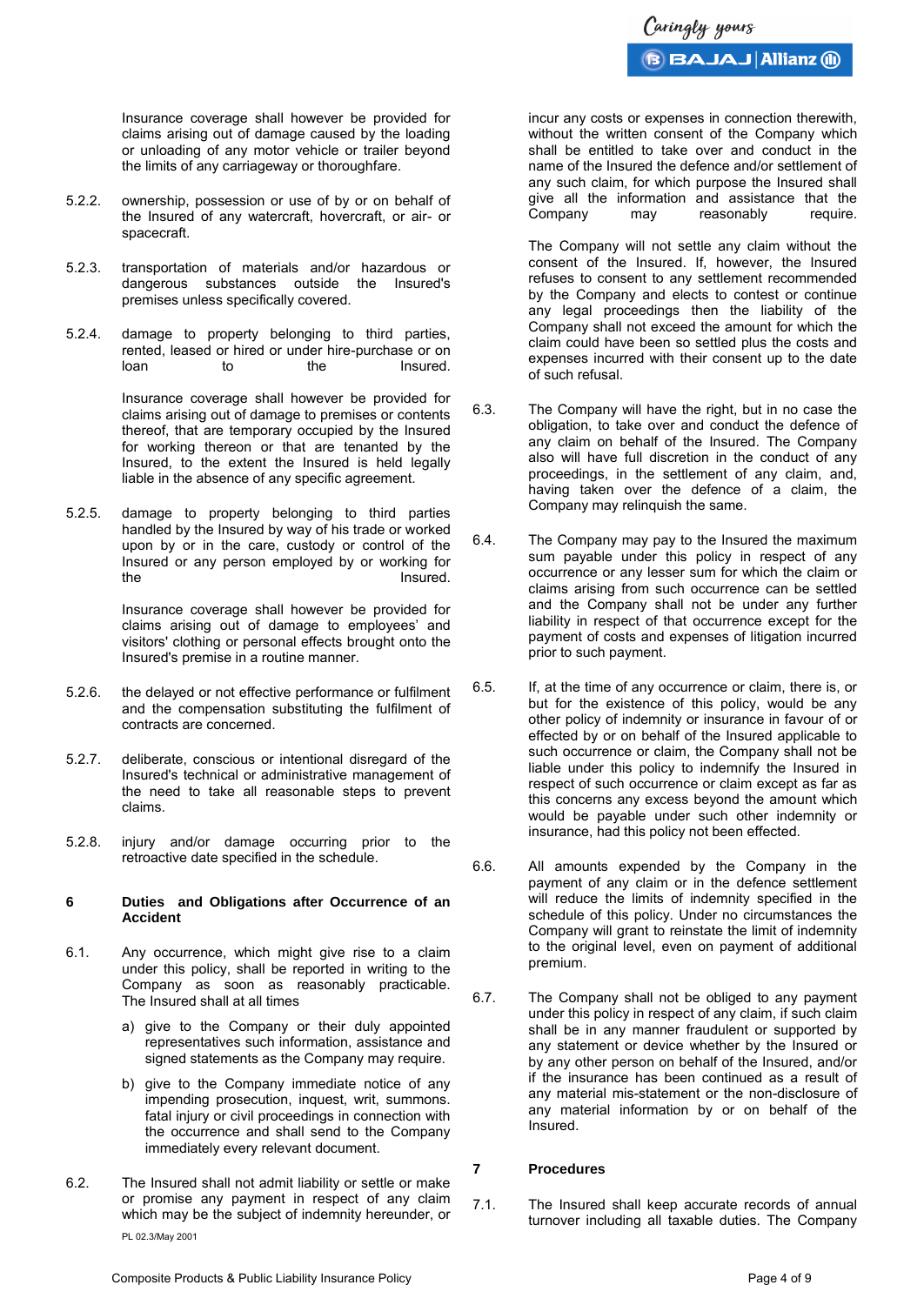shall at any reasonable time have free access to inspect such record.

- 7.2. The Company may at any reasonable time inspect any property and, in the event of any defect or danger being apparent, the Company may give written notice to the Insured when all liability of the Company arising from such defect or danger shall be suspended.
- 7.3. If at any time anything shall occur materially affecting the risk insured, the Insured shall give notice as soon as reasonably practicable in writing to the Company.
- 7.4. The due observance and fulfilment of the terms, provisions and conditions so far as they relate to anything to be done or complied with by the Insured and the truth of the statements in the proposal made by him (which shall be the basis of this contract and held to be incorporated herein) shall be conditions precedent to any liability of the Company.

#### **8 Cancellation**

8.1. This insurance may be cancelled by the Insured at any time by giving written notice to the Company at least 30 days in advance the cancellation becomes effective. Provided there has been no claim during the period of insurance, the Company will retain in such case premium at short-period scale.

> In case of any claim under this policy no premium shall be refunded.

8.2. This insurance may also be cancelled by or on behalf of the Company by writing to the Insured's last known address containing notice about when, not less than 30 days thereafter, the cancellation shall be effective. In such case the Company will retain premium on pro-rata-base corresponding to the insurance period which has then elapsed under the policy, but retaining least 25 % of the annual premium.

#### **9 Notifications and Declarations**

Any and all notices and declarations addressed to the Company shall be submitted in writing and shall be sent to the Company's main office or the address specified in the policy or its endorsements. Agents and other intermediaries shall not be authorised to take receipt of notices and declarations.

All legal notices given to the Insured shall be deemed sufficiently given if posted and addressed to the Insured's address last registered within the Company's books. They shall be deemed to have reached the Insured at the time when the same would be delivered in the ordinary course of post.

#### **10 Policy Dispute Clause**

In the event of any dispute arising from the performance of the contract of insurance the competent court to hear such dispute is the court which has jurisdiction over the area of the seat of Bajaj Allianz Insurance Company Ltd.

This contract is based on Indian law.

PL 02.3/May 2001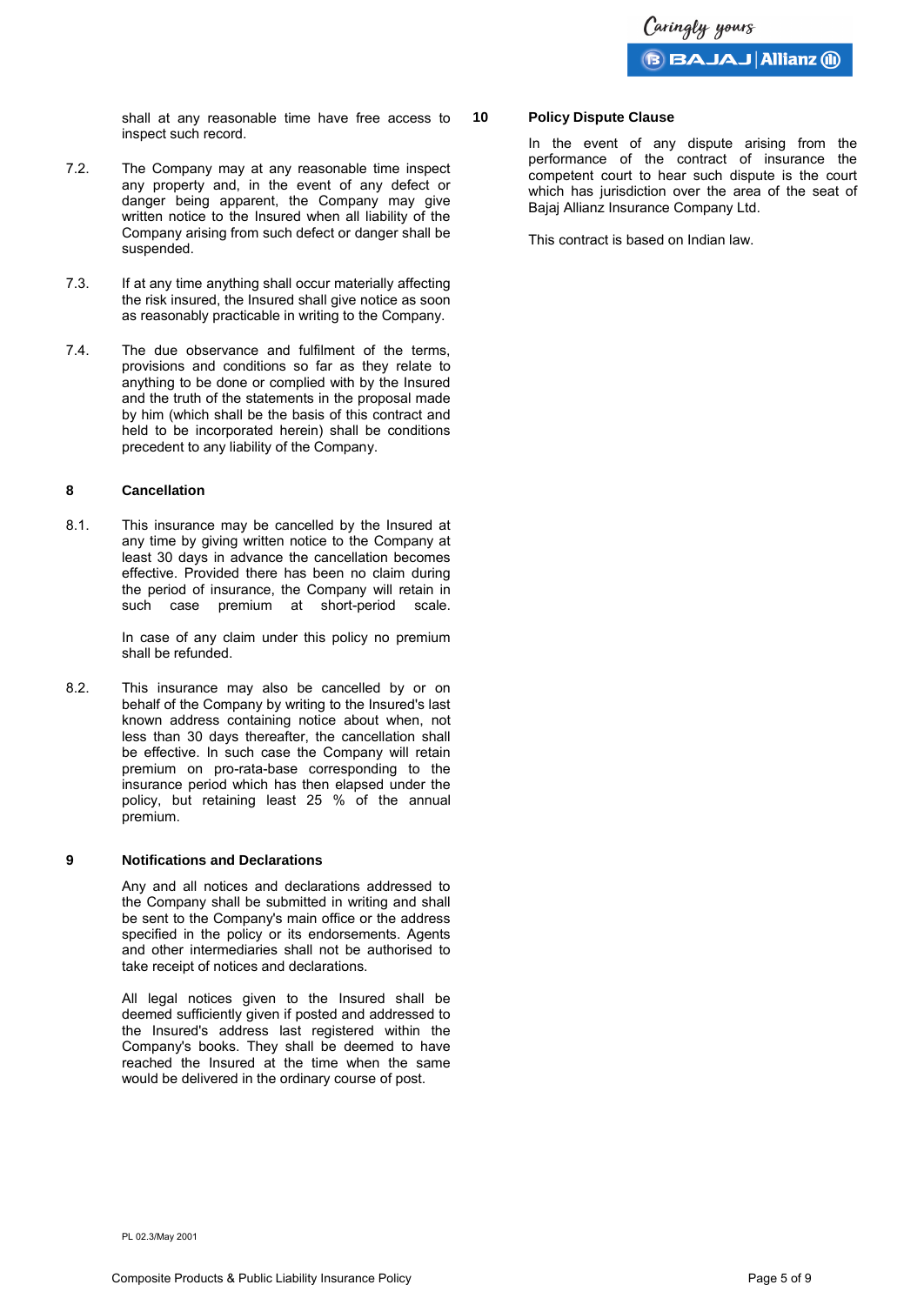# Caringly yours **BBAJAJ Allianz @**

#### 12. Grievance Redressal Procedure

Bajaj Allianz General Insurance has always been known as a forward looking customer centric organization. We take immense pride in the spirit of service and the culture of keeping customer first in our scheme of things. In order to provide you with top-notch service on all fronts, we have provided you with multiple platforms via which you can always reach one of our representatives.

### Level 1

In case you have any concern, you may please reach out to our Customer Experience Team through any of the following options:

- Our Website @ https://general.bajajallianz.com/Corp/aboutus/general-insurance-customer-service.jsp
- Call us on our Toll free no 1800 209 5858
- Mail us on bagichelp@bajajallianz.co.in
- Write to Bajaj Allianz General Insurance Co. Ltd.
	- Bajaj Allianz House, Airport Road, Yerwada Pune- 411006

#### Level 2

In case you are not satisfied with the response given to you by our team, you may write to our Grievance Redressal Officer Mr. Jerome Vincent at ggro@bajajallianz. co.in

#### Level 3

If in case, your grievance is not resolved and you wish to talk to our care specialist, please Give a missed on +91 80809 45060 OR SMS <WORRY> To 575758 and our care specialist will call you back

If you are still not satisfied with the solutions provided, write to Mr. Ankit Goenka, Head of Customer experience directly at head. customerservice@ bajajallianz.co.in.

#### Grievance Redressal Cell for Senior Citizens

Bajaj Allianz introduces a dedicated team for all the senior citizens, so no more wait time, no more standing in long queue.

Senior citizens can now contact us on 1800-103-2529 or write to us at seniorcitizen@bajajallianz.co.in

In case your complaint is not fully addressed by the insurer, You may use the Integrated Greivance Management System (IGMS) for escalating the complaint to IRDAI or call 155255 . Through IGMS you can register your complain online and track its status. For registration please visit IRDAI website www.irda.gov.in. If the issue still remains unresolved, You may, subject to vested jurisdiction, approach Insurance Ombudsman for the redressal of the grievance.

| <b>Office Details</b>                                                                                                                                                                                                                                                  | <b>Jurisdiction of Office Union Territory, District)</b> |
|------------------------------------------------------------------------------------------------------------------------------------------------------------------------------------------------------------------------------------------------------------------------|----------------------------------------------------------|
| <b>AHMEDABAD</b><br>Office of the Insurance Ombudsman, Jeevan<br>Prakash Building, 6th floor, Tilak Marg, Relief<br>Road, Ahmedabad - 380 001.<br>Tel.: 079 - 25501201/02/05/06<br>Email: bimalokpal.ahmedabad@ecoi.co.in                                              | Gujarat, Dadra & Nagar Haveli, Daman and Diu.            |
| <b>BENGALURU</b><br>Office of the Insurance Ombudsman, Jeevan<br>Soudha Building, PID No. 57-27-N-19 Ground<br>Floor, 19/19, 24th Main Road, JP Nagar, Ist<br>Phase, Bengaluru - 560 078.<br>Tel.: 080 - 26652048 / 26652049<br>Email: bimalokpal.bengaluru@ecoi.co.in | Karnataka                                                |
| <b>BHOPAL</b><br>Office of the Insurance Ombudsman, Janak Vihar<br>Complex, 2nd Floor, 6, Malviya Nagar, Opp. Airtel<br>Office, Near New Market, Bhopal - 462 003.<br>Tel.: 0755 - 2769201 / 2769202<br>Fax: 0755 - 2769203<br>Email: bimalokpal.bhopal@ecoi.co.in     | Madhya Pradesh Chattisgarh                               |
| <b>BHUBANESHWAR</b><br>Office of the Insurance Ombudsman, 62, Forest<br>park,<br>Bhubneshwar-751009.<br>Tel.: 0674 - 2596461 / 2596455<br>Fax: 0674 - 2596429<br>Email: bimalokpal.bhubaneswar@ecoi.co.in                                                              | Orissa                                                   |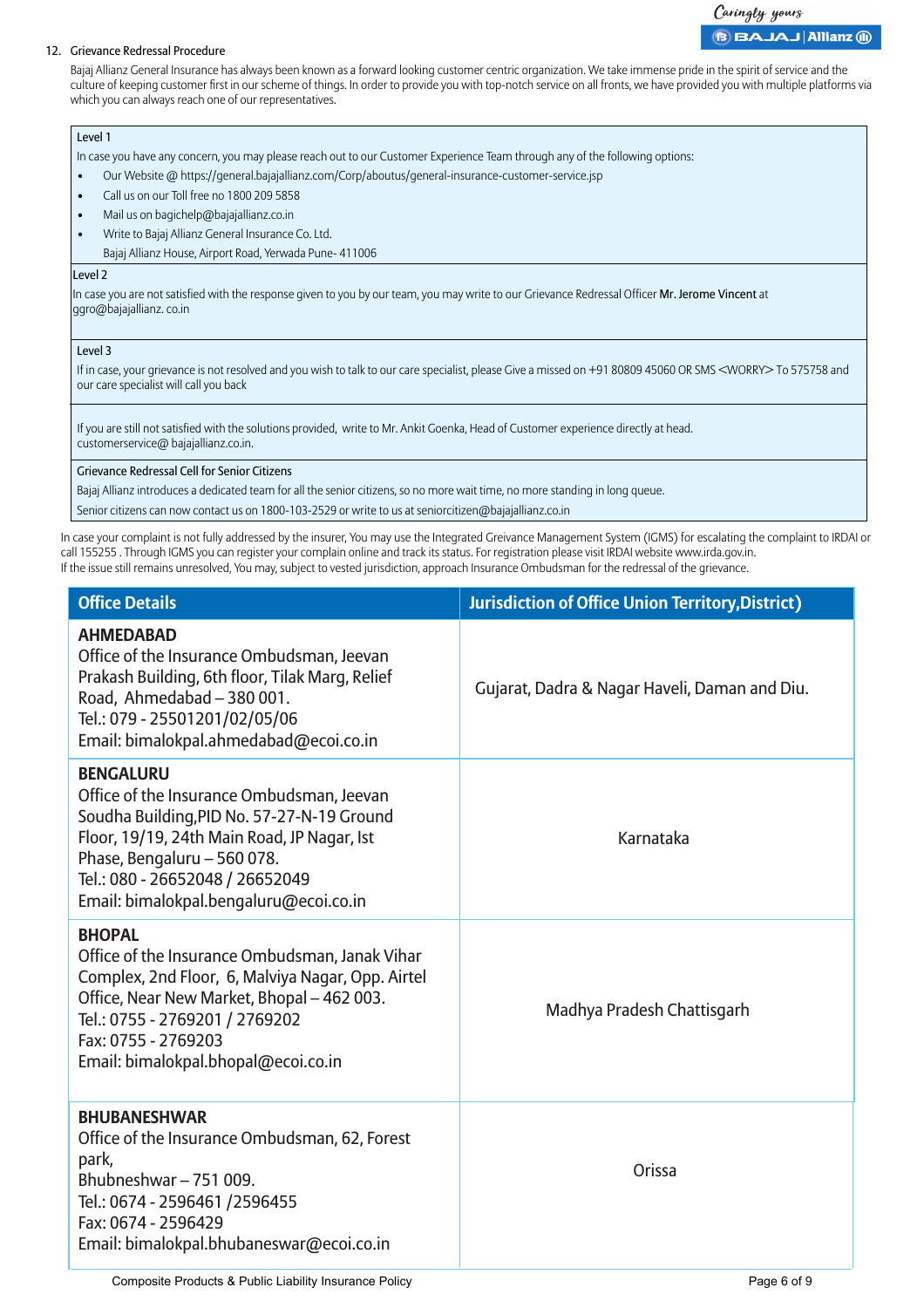| <b>Office Details</b>                                                                                                                                                                                                                                                                        | <b>Jurisdiction of Office Union Territory, District)</b>                         |
|----------------------------------------------------------------------------------------------------------------------------------------------------------------------------------------------------------------------------------------------------------------------------------------------|----------------------------------------------------------------------------------|
| <b>CHANDIGARH -</b><br>Dr. Dinesh Kumar Verma<br>Office of the Insurance Ombudsman, S.C.O. No.<br>101, 102 & 103, 2nd Floor, Batra Building, Sector 17<br>$-$ D, Chandigarh $-$ 160 017.<br>Tel.: 0172 - 2706196 / 2706468<br>Fax: 0172 - 2708274<br>Email: bimalokpal.chandigarh@ecoi.co.in | Punjab, Haryana, Himachal Pradesh, Jammu<br>& Kashmir, Chandigarh                |
| <b>CHENNAI</b><br>Office of the Insurance Ombudsman, Fatima<br>Akhtar Court, 4th Floor, 453, Anna Salai, Tey-<br>nampet, CHENNAI - 600 018.<br>Tel.: 044 - 24333668 / 24335284<br>Fax: 044 - 24333664<br>Email: bimalokpal.chennai@ecoi.co.in                                                | Tamil Nadu,<br>Pondicherry Town and<br>Karaikal (which are part of Pondicherry). |
| <b>DELHI</b><br>Office of the Insurance Ombudsman, 2/2 A,<br>Universal Insurance Building, Asaf Ali Road, New<br>Delhi - 110 002.<br>Tel.: 011 - 23232481/23213504<br>Email: bimalokpal.delhi@ecoi.co.in                                                                                     | Delhi                                                                            |
| <b>GUWAHATI</b><br>Office of the Insurance Ombudsman, Jeevan<br>Nivesh, 5th Floor, Nr. Panbazar over bridge, S.S.<br>Road, Guwahati - 781001(ASSAM).<br>Tel.: 0361 - 2632204 / 2602205<br>Email: bimalokpal.guwahati@ecoi.co.in                                                              | Assam, Meghalaya, Manipur, Mizoram, Aruna-<br>chal Pradesh, Nagaland and Tripura |
| <b>HYDERABAD</b><br>Office of the Insurance Ombudsman, 6-2-46,<br>1st floor, ""Moin Court"", Lane Opp. Saleem<br>Function Palace, A. C. Guards, Lakdi-Ka-Pool,<br>Hyderabad - 500 004.<br>Tel.: 040 - 67504123 / 23312122<br>Fax: 040 - 23376599<br>Email: bimalokpal.hyderabad@ecoi.co.in   | Andhra Pradesh, Telangana, Yanam and part of<br><b>Territory of Pondicherry</b>  |
| <b>JAIPUR</b><br>Office of the Insurance Ombudsman,<br>Jeevan Nidhi - II Bldg., Gr. Floor,<br>Bhawani Singh Marg,<br>Jaipur - 302 005.<br>Tel.: 0141 - 2740363<br>Email: Bimalokpal.jaipur@ecoi.co.in                                                                                        | Rajasthan.                                                                       |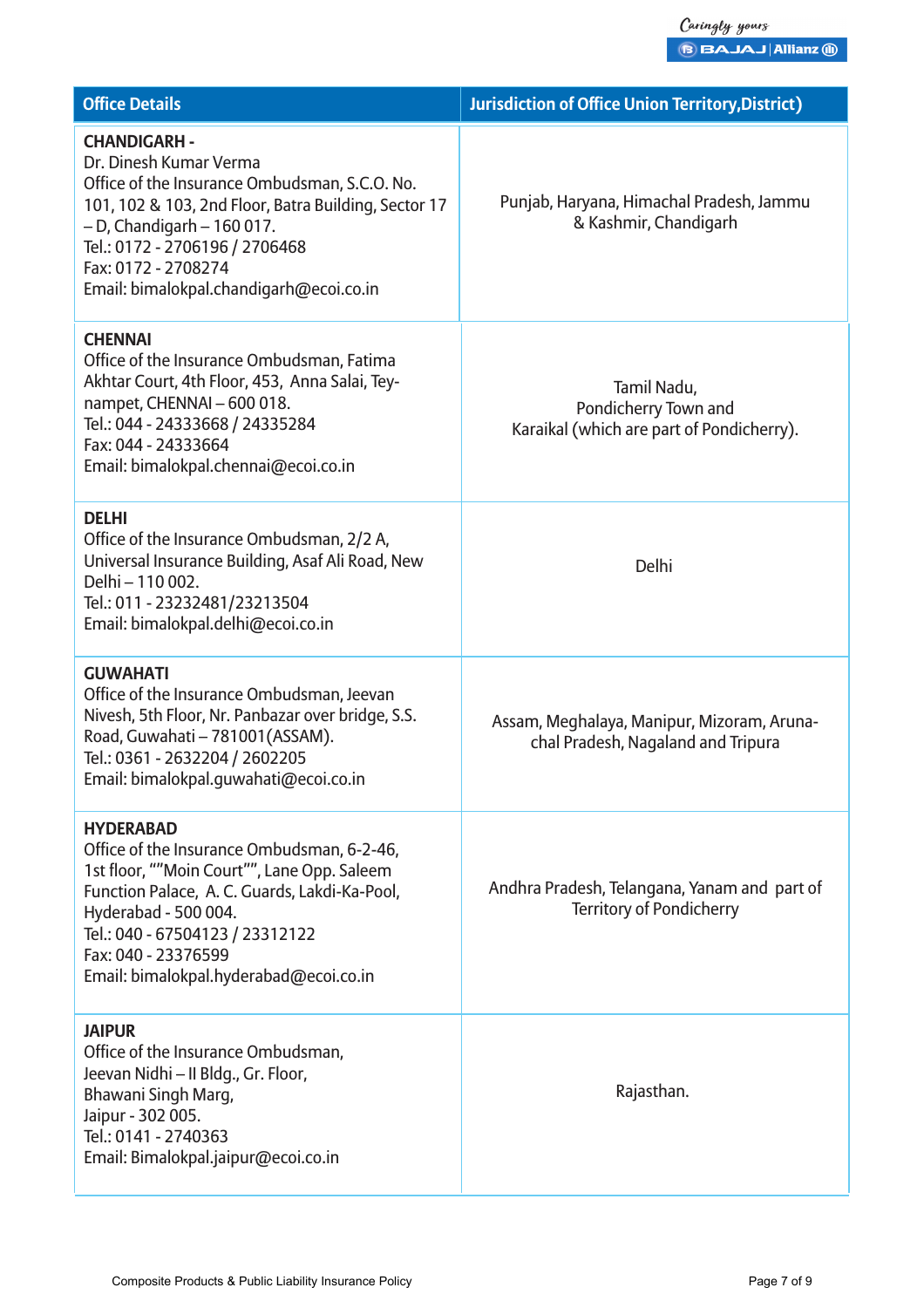| <b>Office Details</b>                                                                                                                                                                                                                               | <b>Jurisdiction of Office Union Territory, District)</b>                                                                                                                                                                                                                                                                                                                                                                                                                                                  |
|-----------------------------------------------------------------------------------------------------------------------------------------------------------------------------------------------------------------------------------------------------|-----------------------------------------------------------------------------------------------------------------------------------------------------------------------------------------------------------------------------------------------------------------------------------------------------------------------------------------------------------------------------------------------------------------------------------------------------------------------------------------------------------|
| <b>ERNAKULAM</b><br>Office of the Insurance Ombudsman, 2nd Floor,<br>Pulinat Bldg., Opp. Cochin Shipyard, M. G. Road,<br>Ernakulam - 682 015.<br>Tel.: 0484 - 2358759 / 2359338<br>Fax: 0484 - 2359336<br>Email: bimalokpal.ernakulam@ecoi.co.in    | Kerala, Lakshadweep, Mahe-a part of<br>Pondicherry                                                                                                                                                                                                                                                                                                                                                                                                                                                        |
| <b>KOLKATA</b><br>Office of the Insurance Ombudsman, Hindustan<br>Bldg. Annexe, 4th Floor,<br>4, C.R. Avenue, KOLKATA - 700 072.<br>Tel.: 033 - 22124339 / 22124340<br>Fax: 033 - 22124341<br>Email: bimalokpal.kolkata@ecoi.co.in                  | West Bengal, Sikkim, Andaman & Nicobar<br><b>Islands</b>                                                                                                                                                                                                                                                                                                                                                                                                                                                  |
| <b>LUCKNOW</b><br>Office of the Insurance Ombudsman, 6th Floor,<br>Jeevan Bhawan, Phase-II, Nawal Kishore Road,<br>Hazratganj, Lucknow - 226 001.<br>Tel.: 0522 - 2231330 / 2231331<br>Fax: 0522 - 2231310<br>Email: bimalokpal.lucknow@ecoi.co.in  | Districts of Uttar Pradesh:<br>Laitpur, Jhansi, Mahoba, Hamirpur, Banda,<br>Chitrakoot, Allahabad, Mirzapur, Sonbhab-<br>dra, Fatehpur, Pratapgarh, Jaunpur, Varanasi,<br>Gazipur, Jalaun, Kanpur, Lucknow, Unnao, Sita-pur,<br>Lakhimpur, Bahraich, Barabanki, Raebareli,<br>Sravasti, Gonda, Faizabad, Amethi, Kaushambi,<br>Balrampur, Basti, Ambedkarnagar, Sultanpur,<br>Maharajgang, Santkabirnagar, Azamgarh,<br>Kushinagar, Gorkhpur, Deoria, Mau, Ghazipur,<br>Chandauli, Ballia, Sidharathnagar |
| <b>MUMBAI</b><br>Office of the Insurance Ombudsman, 3rd Floor,<br>Jeevan Seva Annexe, S. V. Road, Santacruz (W),<br>Mumbai - 400 054.<br>Tel.: 022 - 26106552 / 26106960<br>Fax: 022 - 26106052<br>Email: bimalokpal.mumbai@ecoi.co.in              | Goa, Mumbai Metropolitan Region excluding<br>Navi Mumbai & Thane                                                                                                                                                                                                                                                                                                                                                                                                                                          |
| <b>NOIDA</b><br>Office of the Insurance Ombudsman, Bhagwan<br>Sahai Palace 4th Floor, Main Road, Naya Bans,<br>Sector 15, Distt: Gautam Buddh Nagar,<br>U.P-201301.<br>Tel.: 0120-2514250 / 2514252 / 2514253 Email:<br>bimalokpal.noida@ecoi.co.in | State of Uttaranchal and the following Districts of<br>Uttar Pradesh: Agra, Aligarh, Bagpat, Bareilly, Bijnor,<br>Budaun, Bulandshehar, Etah, Kanooj,<br>Mainpuri, Mathura, Meerut, Moradabad,<br>Muzaffarnagar, Oraiyya, Pilibhit, Etawah,<br>Farrukhabad, Firozbad, Gautambodhanagar,<br>Ghaziabad, Hardoi, Shahjahanpur, Hapur, Sham-li,<br>Rampur, Kashganj, Sambhal, Amroha, Hathras,<br>Kanshiramnagar, Saharanpur                                                                                  |